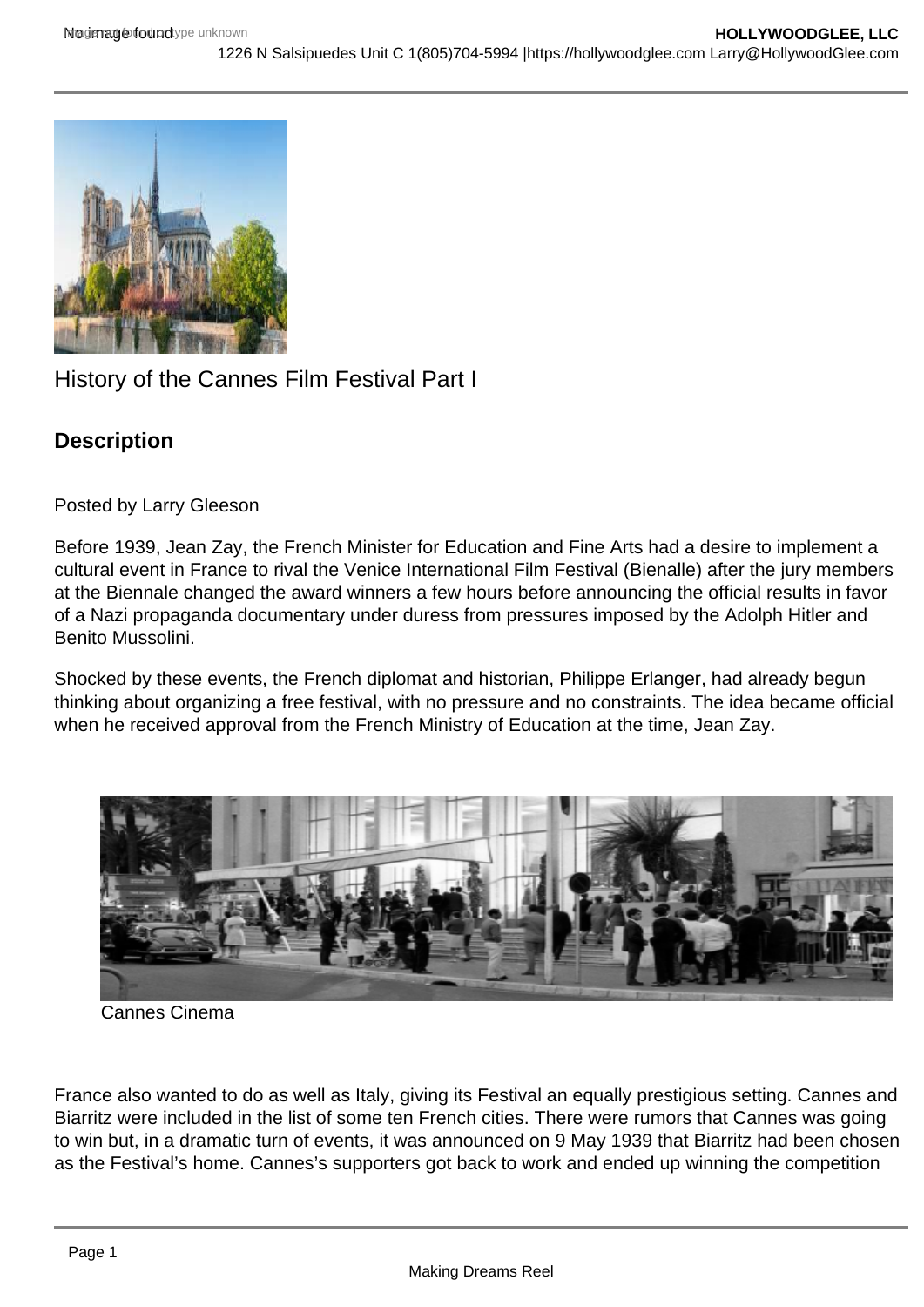by offering to increase the municipality's financial participation.

Thus, on 31 May 1939, the city of Cannes and the French government signed the International Film Festival's official birth certificate. The International Film Festival opened in Cannes on 1 September 1939, at the same time as the Venice Film Festival. The first festival-goers arrived in August, taking part in sumptuous parties. The painter Jean-Gabriel Domergue produced the official poster for this first festival.

First Cannes Film Festival Poster, 1939

The originality aspect of the event was emphasized: each country would select a film to be proposed for the competition. France did not want to create further tensions and decided to invite all filmmaking nations, including Germany and Italy which turned down the invitation. Only nine countries agreed to take part in the first Festival as the looming crisis was building in the summer of 1939.

The first Festival was supposed to be held from 1 to 20 September 1939 in an auditorium at the Municipal Casino. The first festival-goers arrived in August, taking part in sumptuous parties. The painter Jean-Gabriel Domergue produced the official poster for this first festival.

But with the increasingly threatening clouds of war, they fled. On 1 September, German troops invaded Poland. The festival was postponed for 10 days, but the situation only worsened. War was declared on 3 September and general mobilization was declared, making it impossible for the festival to go on. A single screening was organized – privately – of the American film Quasimodo by William Dieterle, for whose promotion a cardboard replica of Notre Dame Cathedral in Paris was built on the beach.